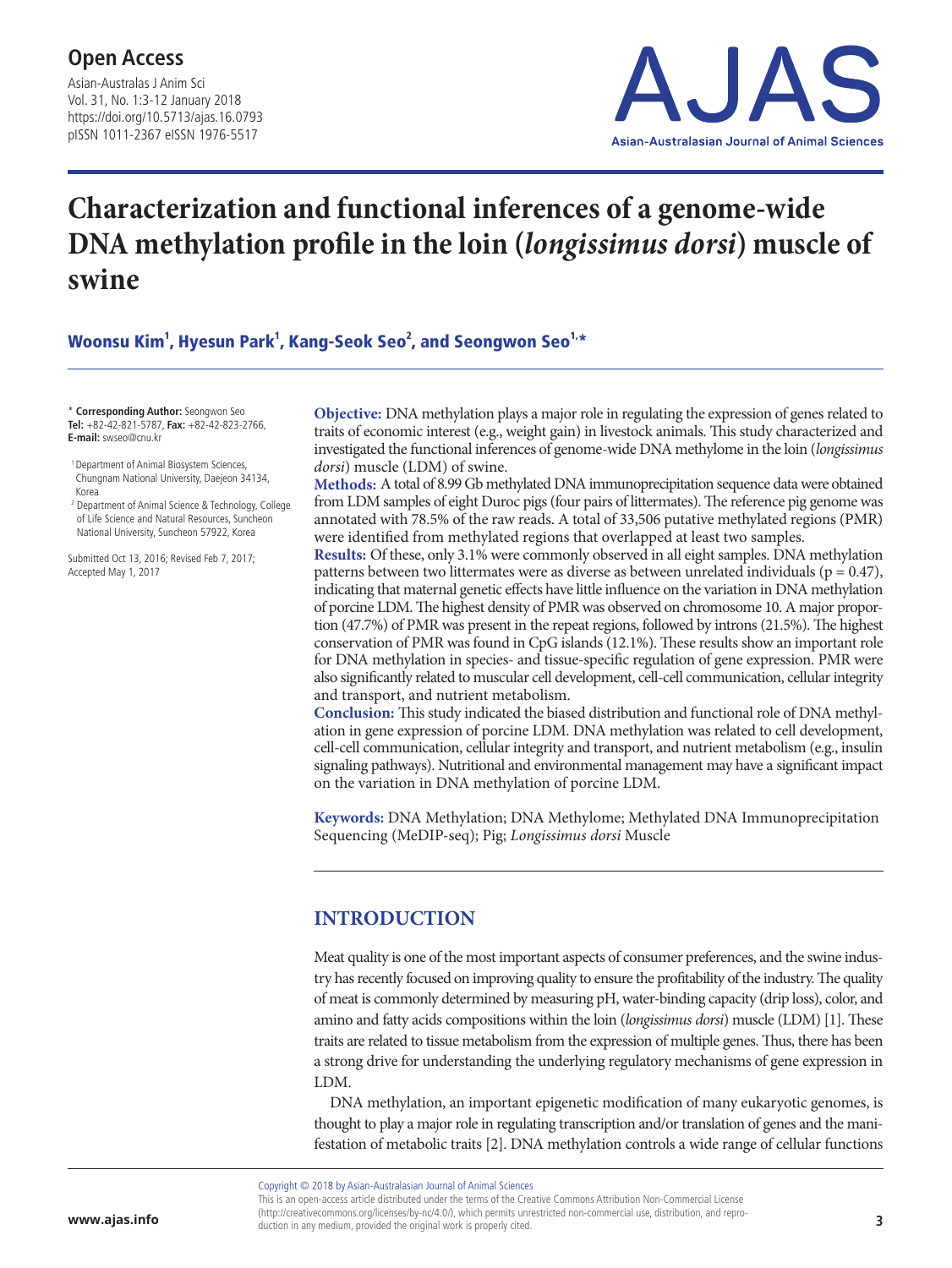## **AJAS**

and pathologies, including tissue-specific expression of genes, differentiation of cells, genomic imprinting, X chromosome inactivation, regulation of chromatin structure, carcinogenesis, and aging in mammals [3]. Different patterns, or levels, of DNA methylation have been observed in various tissues and also under different functional statuses of the same tissue [3]. The underlying mechanism of how exactly DNA methylation regulates expression of a gene still remains to be elucidated; the analysis of genomewide DNA methylation patterns in various tissues is a helpful and powerful approach for understanding the relationship between tissues-specific regulations of gene expressions [4].

Genome sequencing following bisulfite conversion, methylated DNA immunoprecipitation (MeDIP), or methylation-specific polymerase chain reaction has recently enabled easier and more accurate identification of genome-wide DNA methylation patterns within a specific tissue in a high-throughput manner. MeDIP implements methylated cytosine-specific antibodies, thereby immuno-capturing methylated fractions of the genome using either array-based (MeDIP-Chip) or sequencing-based analysis (MeDIP-seq) [5]. Despite limitations in the MeDIP technology, including lower resolution and difficulty in discriminating between CpG and non-CpG methylation in single-end short reads, MeDIP-seq has been widely used to generate unbiased, costeffective, genome-wide methylation profiles [6].

In livestock animals, only a few studies have investigated genome-wide DNA methylation profiles [7]. Li et al [8] reported that global DNA methylation of the pig genome associated with obesity systemically differed by breed, sex, and tissue. Yang et al [4] also found different methylation levels at CCGG sites in seven tissue genomes of pigs.

However, neither a comprehensive, genome-wide DNA methylation profile nor its functional inference in LDM tissue has been investigated. Therefore, this study aimed to identify and characterize the genome-wide DNA methylation profile in LDM of swine using MeDIP-seq.

## **MATERIALS AND METHODS**

This study did not require animal use protocols or Animal Care and Use Committee approval as it only analyzed samples collected from commercial breeding farms after slaughter.

#### **Samples and DNA preparation**

The loin muscle samples from eight (four pairs of littermates) Duroc gilts, slaughtered at average body weight of 101.6±5.3 kg and average age of 184±9 days, were collected from four commercial breeding farms in Korea (NH, Kochang; Wonsan, Geochang; NIAS, Cheonan; Samsung, Eumsung). A pair that showed a largest difference in postmortem pH within a litter was selected from each farm. Each pair were fed on the same diet in similar environmental conditions.

The genomic DNA of samples was extracted and isolated using

the phenol–chloroform–isoamyl alcohol method. Briefly, muscle tissue was frozen in liquid nitrogen, crushed with a mortar and pestle, and digested for 12 h at 55°C in a lysis buffer and 0.1 mg/mL of proteinase K. After incubation, 5 mL of protein precipitation buffer was added to precipitate proteins without heating. After centrifuging the solution at 13,000 rpm for 10 minutes, the supernatant was collected in a clean tube and 5 mL of phenol-chloroformisoamyl alcohol (25:24:1) was added. After centrifuging at 13,000 rpm for 15 minutes, 5 mL of the aqueous phase was transferred to a clean tube, and the DNA precipitated with 0.5 mL of 3 M sodium acetate and 10 mL of 100% ethanol. Pellets were washed with 70% ethanol, allowed to dry, and dissolved in Tris-EDTA (TE) buffer.

#### **Methylated DNA immunoprecipitation sequencing**

For each sample, 1.2 μg of genomic DNA was randomly sheared to 200 to 300 bp fragments using a Covaris S2. MeDIP libraries were constructed using TruSeq DNA Sample Prep kit (Illumina, San Diego, CA, USA) following the manufacturer recommended protocols. DNA fragments were end-repaired, phosphorylated, polyA-tailed, and then ligated with Illumina single read adapters. Adapter-ligated DNA fragments 250 to 300 bp in size were screened using gel electrophoresis and purified with MinElute Gel Extraction kit (Qiagen, Valencia, CA, USA). Fragments were then used for MeDIP enrichment using Methylated DNA Immunoprecipitation kit (Diagenode, Liège, Belgium) following the manufacturer recommendations. Immunoprecipitated DNA fragments were then PCR amplified: 98°C for 30 s; 10 cycles of 98°C for 10 s, 60°C for 30 s, and 72°C for 30 s; 72°C for 5 min. MeDIP libraries were quantified using Quant-iT Pico Green dsDNA Assay Kit (Ingen, Carlsbad, CA, USA). Flow cells were prepared with 8 pM DNA using the manufacturer recommended protocols and sequenced on an Illumina Genome Analyzer II to generate singleend 36 bp reads.

#### **Identification of putative methylated regions**

A generalized scheme of the experimental approach used to identify genome-wide putative DNA methylation peaks in the LDM of swine and the subsequent analyses are presented in additional file 1: Supplementary Figure S1 of the raw reads generated from MeDIP-seq, adapters, unknown, and low quality bases were filtered out by SolexaQA package (Phred quality score >25). For each LDM sample, the filtered MeDIP-seq reads were mapped to the NCBI pig reference genome build Sscrofa 10.2 (ftp://ftp.ncbi.nlm. nih.gov/genomes/Sus\_scrofa/) by the Burrows-Wheeler alignment (BWA) (http://bio-bwa.sourceforge.net/), with less than 2 bp mismatches allowed.

Immunoprecipitated single-end sequence data were analyzed using MACS (release 1.4.2, http://liulab.dfci.harvard.edu/MACS/) to find genomic regions that were enriched for specifically precipitated DNA fragments. The browser extensible data (BED) files generated by MACS were then merged and analyzed by MACS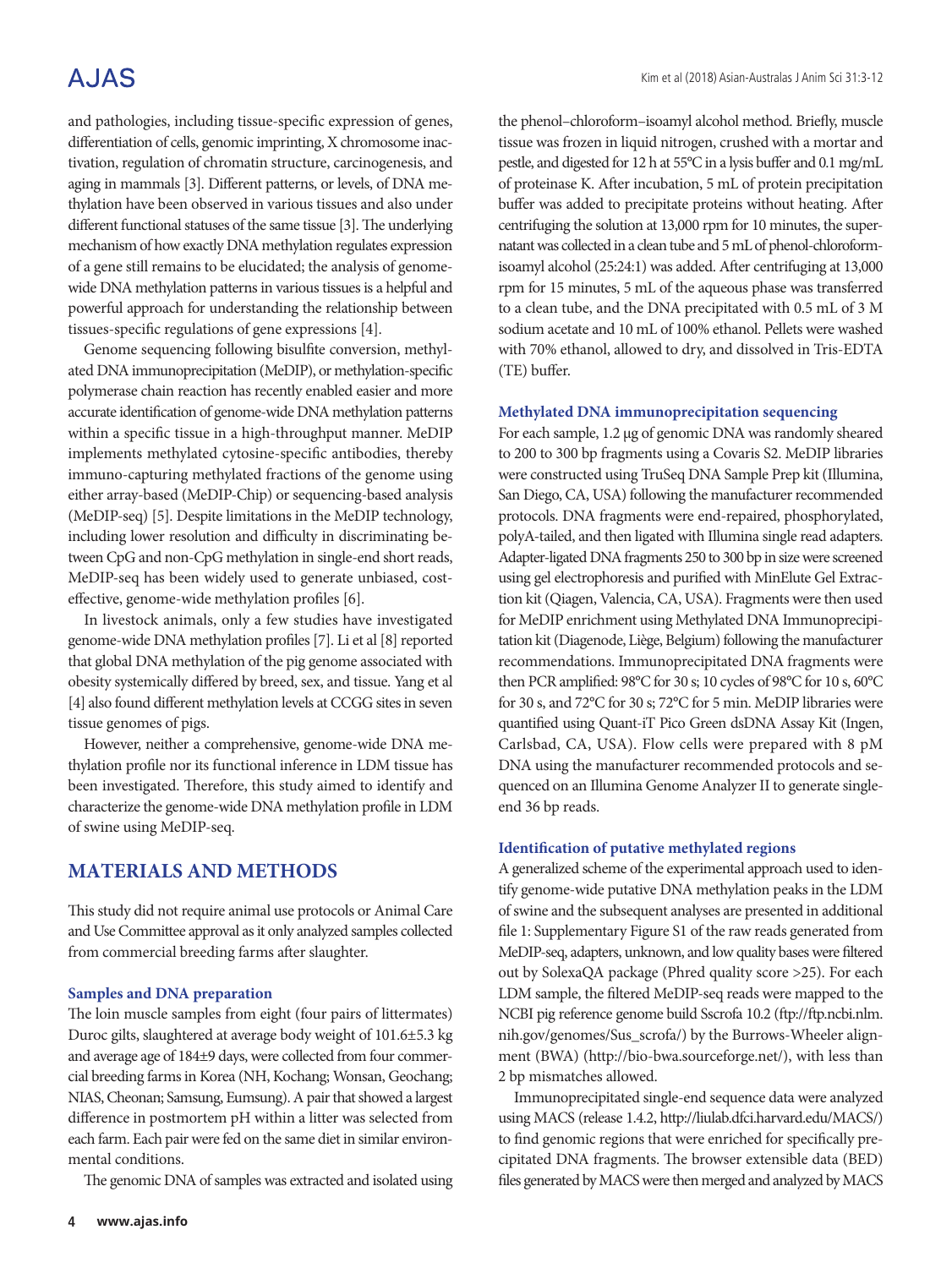to generate peak summit coordinates. Genome-wide putative methylated regions (PMR) in the LDM of swine were identified in a relatively conservative way based on biological replications. We defined PMR as methylated regions that overlapped more than 5% of at least two tissue samples. This minimized false-positives and increased the accuracy identified DNA methylation regions in LDM. Subsequent analyses were conducted using these PMR. In addition PMR that overlapped in all eight samples were defined as conserved methylated regions (CMR).

#### **Data analysis**

We performed clustering analysis using the hclust function in R (http://www.r-project.org/) to evaluate the effect of heredity on the variation in methylation patterns of individuals. The dissimilarity matrix was generated by calculating simple matching coefficients [9] based on the number of methylated regions in each individual sample that overlapped with PMR by more than 5%.

The relative distribution of methylation peaks among different genomic regions was determined from the genome annotations of the NCBI pig reference genome (Sscrofa 10.2) using BEDTools (version 2.1.7) [10]. Conservation was defined as the percentage of PMR observed in all eight samples within each genomic region. Genomic regions were classified nonexclusively into coding gene bodies (i.e., promoter, untranslated region [UTR], exon, and intron), types of repeats (e.g., long interspersed nuclear elements [LINE], short interspersed elements [SINE], long terminal repeats [LTR], simple repeats), cytosine-phosphate-guanine island (CGI), and intergenic regions. Annotation data for genomic elements were downloaded from the NCBI FTP site on July 21, 2013. Promoter regions were defined as 2 kb upstream of the transcription start site of a gene.

The functional enrichment of protein-coding genes containing PMR within the gene body (UTR, exon, and intron) was also analyzed to test whether there were biological functions (i.e., gene ontology [GO] terms and Kyoto encyclopedia of genes and genomes [KEGG] pathways) that were significantly related to the genes with PMR. For this, the list of 12,899 one-to-one human orthologs of pig protein-coding genes, among which 5,235 genes contained PMR, was obtained from the Ensembl database using BioMart. Functional enrichment of these genes was analyzed with all of the human orthologs as a background using the database for annotation, visualization and integrated discovery (DAVID). Significant enrichment of GO terms was assumed if the expression analysis systematic explorer (EASE) value was less than 0.05. To identify significant and relevant functional enrichment, the functional annotations of GO terms were filtered using a stringent criterion of EASE value <0.01 and a fold enrichment >1.3. For the KEGG pathway analysis, EASE value was <0.05 and fold enrichment was >1.3.

### **RESULTS**

#### **DNA methylation profile of the LDM**

A total of 8.99 Gb raw reads were obtained from the LDM tissue of eight (four pairs of littermates) Duroc pigs using MeDIP-seq. After removing reads showing low-quality scores (Phred quality score <25), 8.26 Gb (92.1%) trimmed data were aligned to the NCBI pig reference genome build Sscrofa 10.2, and among these 7.06 Gb (85.4%) were annotated to the reference genome (Supplementary Table S1). As a result, in terms of the number of reads (read counts), an average of 25,685,050 trimmed read counts from each LDM sample were mapped to the reference genome.

We detected methylation peaks along autosome and sex chromosomes in all eight samples using a MeDIP-seq analysis tool, MACS. Average length of the DNA methylation peaks in each sample ranged from 97 to 106 bp. The average number of genomewide DNA methylation peaks in the porcine LDM sample was 93,939, and ranged from 68,185 to 133,663 (Supplementary Table S2). The highest average number of methylation peaks was in chromosome 1, whereas the lowest was in chromosome 12. A range of 33 to 40 methylation peaks per 1 Mb was identified for each chromosome. The highest density was observed in chromosome 10, while the lowest was in chromosome 12. The coefficient of variation of the number of methylation peaks among the samples for each chromosome was highest in chromosome 12 (6.6%) and lowest in chromosome 4 (0.8%).

To identify and characterize the signature of DNA methylation in porcine LDM, we used a relatively conservative method to define methylated regions among biological replicates. A total of 33,506 PMR were defined, and only 3.1% of these (1,029) were CMR (Supplementary Table S2). This implied that the level of DNA methylation conservation in the LDM of pig was low.

We also tested if the DNA methylation patterns were less variable between littermates. Hierarchical clustering of methylation peaks showed diverse genome-wide methylation patterns in each individual sample (Figure 1), and no structured similarity in methylation peaks between littermates was observed. Multivariate analysis of variance also showed no significant effect of litter on variation in methylation peaks ( $p = 0.47$ ), so different DNA methylation patterns resulted mainly from individual variation.

Chromosome 10 contained the highest density of PMR on the basis of both chromosomal length and number of genes (Figure 2). Chromosomes 18 and 12 showed the smallest number of PMR per chromosomal length and number of genes, respectively (Figure 2). Interestingly, chromosome 10 also had the largest proportion of PMR that were conserved in all eight samples (6.1% vs the average, 3.1%; Supplementary Table S2).

#### **Distribution of DNA methylations among genomic regions**

Distribution of DNA methylations among genomic regions was non-exclusively identified. Only the results from the analyses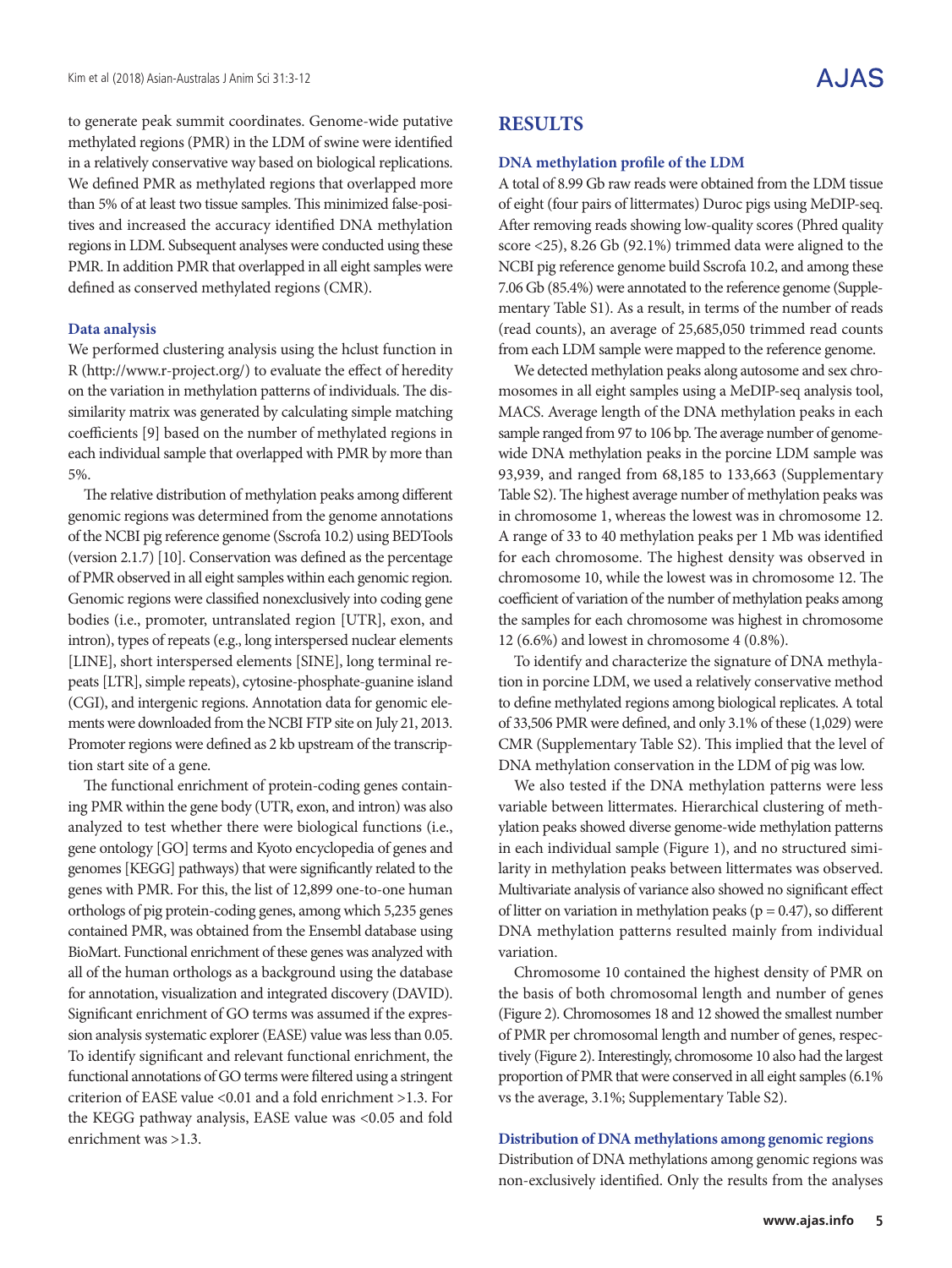

Figure 1. Hierarchical clustering of methylation peaks in each individual sample using matching coefficient distance. Dissimilarity matrix was generated by calculating matching coefficients from the number of methylated regions in each individual sample that overlapped with more than 5% of putative methylation regions.

with the PMR are presented here, which are consistent with the analyses using the DNA methylation peaks in each sample (Supplementary Table S3, S4).

The relative density (the number of PMR per 1 Mbp) of PMR was highest in the repeats region (20.7 PMR/Mbp) across different genomic regions, followed by the exon region (17.4 PMR/ Mbp) (Figure 3). The lowest density was observed in promoter regions (2.2 PMR/Mbp), followed by UTR (9.0 PMR/Mbp). Conservation of PMR was highest in CpG islands (CGIs, 12.1%) and lowest in exons (1.1%).

The PMR within repeats were further classified based on type (Figure 4). The majority of PMR within repeats were located in long (55.4%) or short (27.6%) interspersed repetitive elements (LINEs or SINEs, respectively), however, conservation of PMR among the samples was as low as 3.1%. Conversely, conservation of PMR located in satellite and simple repeats was as high



**Figure 2.** Density of putative methylated regions (PMR) on each chromosome. Solid bars and dots represent the number of PMR per million base pairs and the number of PMR per number of genes in each chromosome, respectively.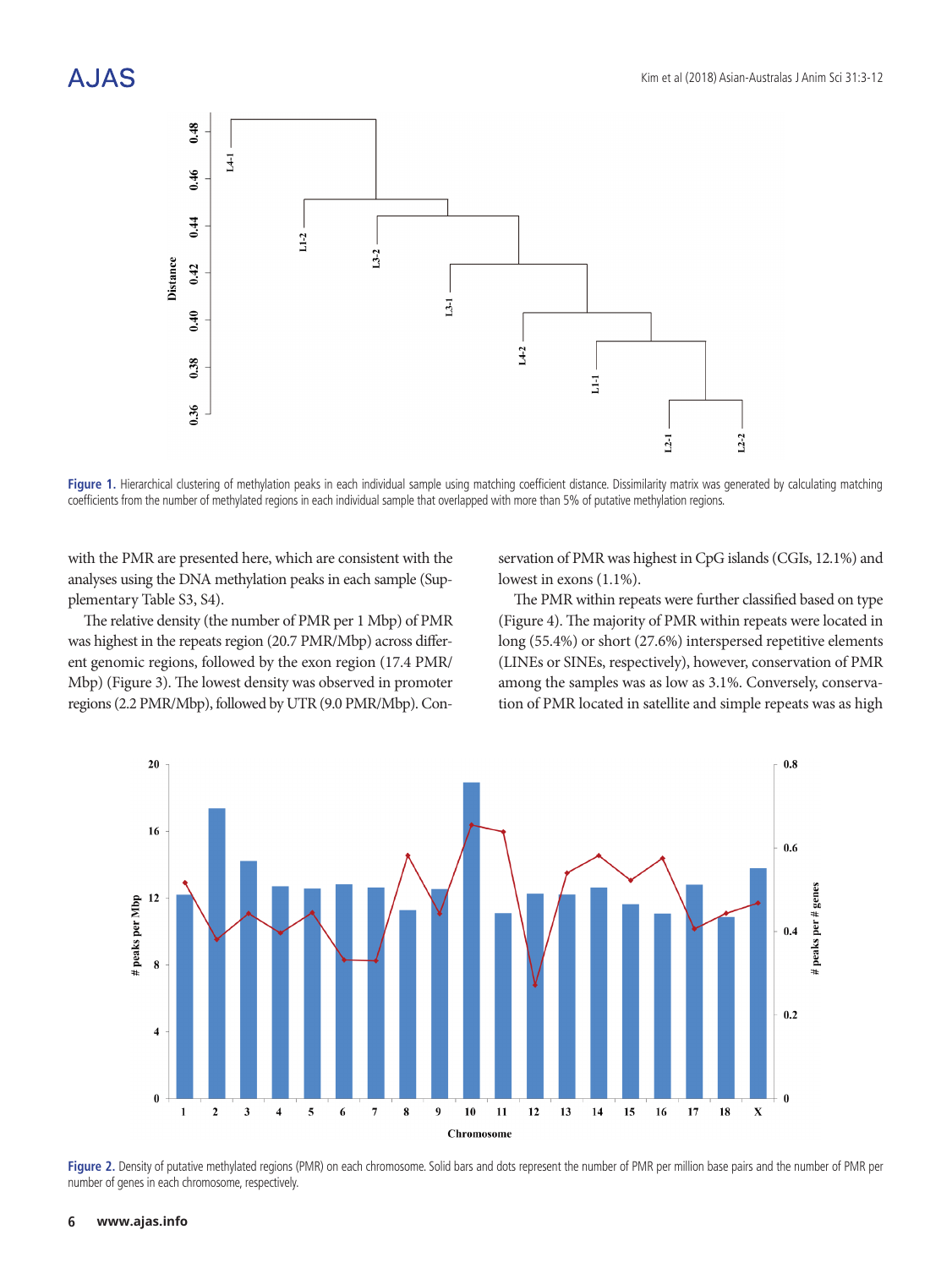

Figure 3. Density and conservation of putative methylated regions (PMR) among genomic regions. Classification was performed non-exclusively. Solid bars show the relative density of PMR among different genomic regions (number of PMR per 1 Mbp), and dots and line represent the percentage of PMR conserved in all eight samples within each genomic region.

as 36.8% and 26.8%, respectively, although relatively small numbers of PMR were found in these regions.

#### **Distribution of DNA methylation peaks in CGIs**

Methylations of highly conserved PMR in CGIs were further analyzed. There was a total of 477,585 CGIs based on the NCBI



Figure 4. Distribution and conservation of putative methylated regions (PMR) among repeat types. Classification was performed exclusively. Solid bars show the relative distribution of PMR among various types of repeats, and dots and line represent the percentage of PMR conserved in all eight samples within each type of repeat.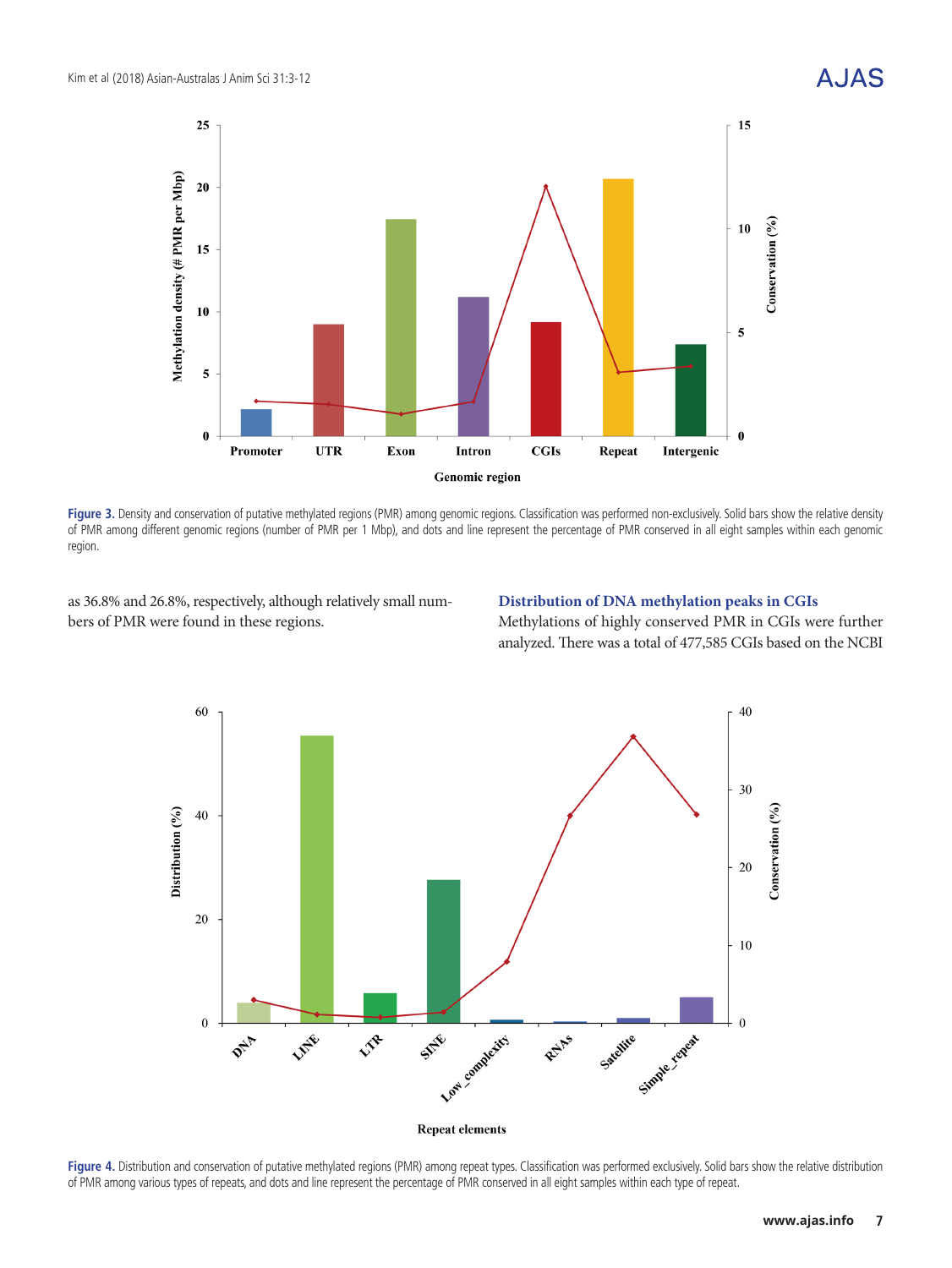## A.JAS

pig reference genome annotations (Sscrofa 10.2). An average of 1.2% was methylated in each sample, and most methylated CGIs were located in intergenic regions or introns (Supplementary Table S5). PMR were observed in 0.4% of CGIs, and the majority of CGIs containing PMR were located in intergenic regions (67.7%), followed by introns (24.0%) (Figure 5). Methylated regions were the most conserved in intergenic regions (20.2%). The lowest number of PMR and conservation was found in exonic CGIs. Although a relatively small number of PMR was found in the promoter CGIs, the level of conservation was relatively high  $(>16\%)$ .

#### **Functional inferences of DNA methylation**

Functional enrichment of the protein-coding genes containing PMR within their gene body (UTR, exon, and intron) was analyzed to assess functional inferences of DNA methylation. Among the 5,235 human orthologous genes contained PMR, a total of 3,595 genes were functionally annotated, and used for the functional analysis. Genes containing PMR were significantly (p<0.05) enriched for 14 KEGG pathways, 30 biological processes, 31 cellular components, and 15 molecular functions based on gene ontology (Supplementary Table S6).

With more stringent criteria (cut-off p-value <0.01 and fold enrichment >1.3), we found that genes containing PMR were significantly enriched with the molecular functions of protein binding (e.g., collagen, anion, and calmodulin binding) and the biological processes related to cell-substrate adhesion, response to DNA damage stimulus, and phosphorous metabolic process (Figure 6). In addition, genes containing PMR were significantly more prominent in extra-membrane or pore complexes.

Thirteen out of 14 KEGG pathways that were significantly enriched for the genes containing PMR showed higher than 1.3 fold enrichment (Table 1). These pathways were related to muscular cell development, communication, cellular integrity and transport, and nutrient metabolism (e.g., insulin signaling pathway).

### **DISCUSSION**

For decades, it was known that DNA methylation plays a central role in regulating gene expression and is essential for maintaining the normal biological functions of mammals [11]. To date, most studies have focused on development and cancer in mammals, while the functional role of DNA methylation in tissue specific regulation of gene expression, in relation to expression of metabolic traits, remains to be elucidated. In this study, we profiled genome-wide DNA methylation in the porcine LDM of four pairs of littermates of Duroc gilts, a breed known for high meat quality and lean growth, by analyzing next generation sequence MeDIP data. Unlike other recent genome-wide methylation studies in pig [8,12], which examined the level of DNA methylation from the number of mapped reads, we focused on the methylated regions along the chromosomes, and their diversity, conservation, and functional inferences among individual samples. These methylated regions may be related to the genetic machinery of gene expression and metabolic regulation, and therefore are possibly targets of interest for further studies on developing markers and deciphering the regulatory mechanisms of expression of metabolic traits.

DNA methylation in LDM may vary more by environmental factors than genetic factors. We found that DNA methylation



Figure 5. Distribution and conservation of putative methylated regions (PMR) in methylated CGIs among genomic regions. Classification was performed non-exclusively. Solid bars show the relative distribution of PMR in CGI among different genomic regions, and dots and line represent the percentage of PMR conserved in all eight samples within each genomic region.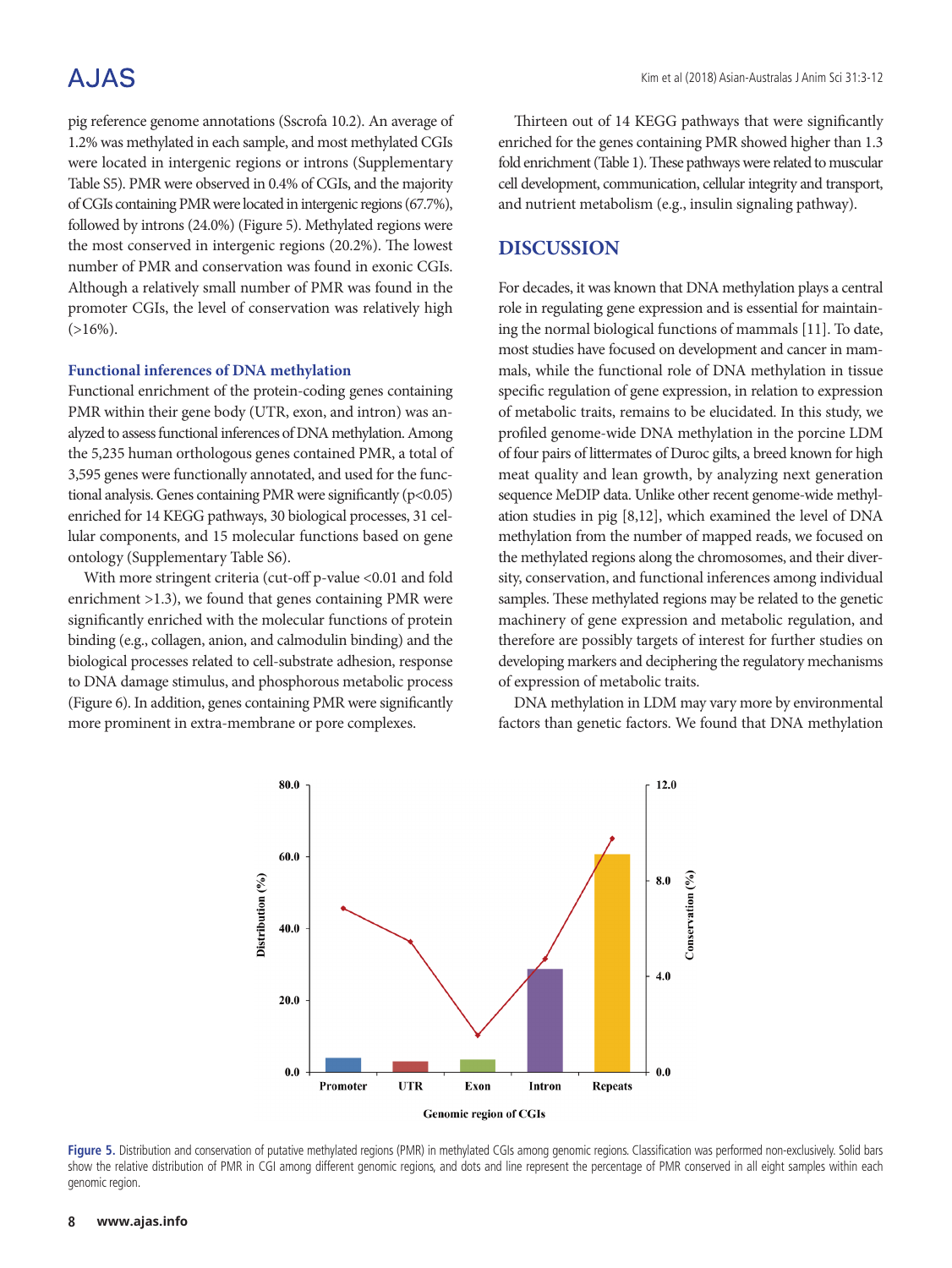$\overline{A}$ 

Protein domain specific binding



 $\Delta$ .  $\Delta$ 



**Figure 6.** Enriched functional annotations of the genes containing putative methylated regions (PMR). Functional enrichment analysis was performed on genes containing putative methylated regions (PMR) based on gene ontology terms (p-value <0.01 and fold enrichment >1.3). (A) Molecular functions, (B) cellular components, and (C) biological processes.

patterns between two littermates were as diverse as between unrelated individuals. Hierarchical clustering from matching coefficients, and statistically supported by non-parametric multivariate analysis of variance, showed that DNA methylation of LDM was not clustered between two littermates. This implied that maternal genetic effects had little influence on the variation in DNA methylation patterns of individuals. Low heritability of DNA methylation may be due to variation caused by other environmental factors (e.g., *in utero*, age, diet, and exercise). This concurs with several studies that estimated the heritability of DNA methylation by

**Table 1.** Enriched Kyoto encyclopedia of genes and genomes (KEGG) pathways of genes containing putative methylated regions (PMR) in the gene body. Enriched KEGG pathways were defined by p-value <0.05 and fold enrichment >1.3

| Pathway                                                | Count | p-value    | <b>Fold enrichment</b> |
|--------------------------------------------------------|-------|------------|------------------------|
| Arrhythmogenic right ventricular cardiomyopathy (ARVC) | 29    | $3.2.E-05$ | 2.12                   |
| SNARE interactions in vesicular transport              | 13    | $1.6.E-02$ | 2.00                   |
| Insulin signaling pathway                              | 34    | $2.0.E-02$ | 1.44                   |
| Axon quidance                                          | 34    | $2.3.E-02$ | 1.42                   |
| Hypertrophic cardiomyopathy (HCM)                      | 22    | $2.4.E-02$ | 1.58                   |
| Starch and sucrose metabolism                          | 11    | $2.4.E-02$ | 2.06                   |
| Focal adhesion                                         | 45    | $2.9.E-02$ | 1.33                   |
| Renal cell carcinoma                                   | 20    | $3.0.E-02$ | 1.60                   |
| Lysine degradation                                     | 15    | $3.1.E-02$ | 1.75                   |
| Tight junction                                         | 33    | $3.8.E-02$ | 1.38                   |
| Long-term depression                                   | 20    | $4.3.E-02$ | 1.54                   |
| Propanoate metabolism                                  | 11    | $4.4.E-02$ | 1.90                   |
| Progesterone-mediated oocyte maturation                | 22    | $4.9.E-02$ | 1.48                   |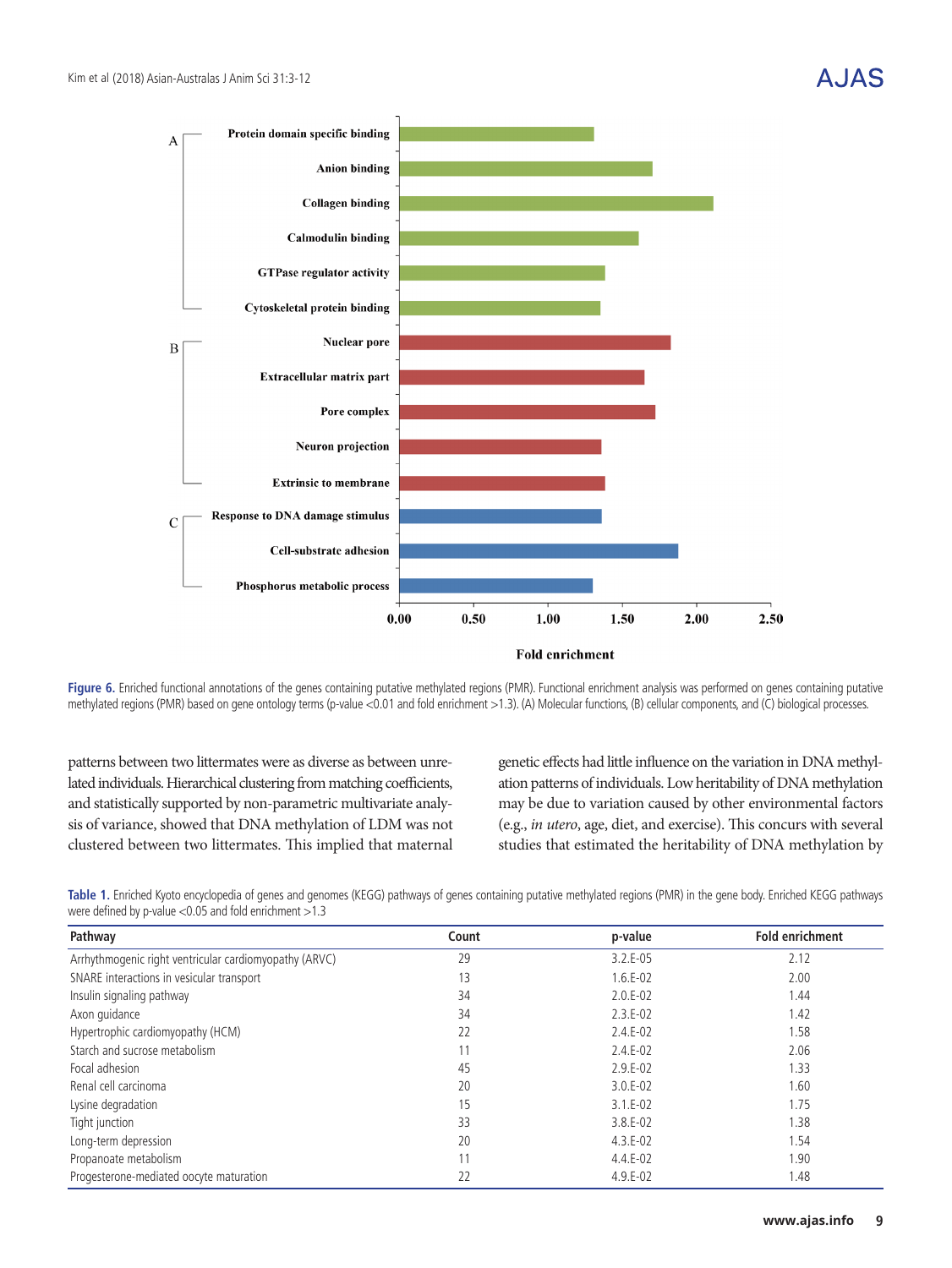## **AJAS**

comparing the epigenetic status of monozygotic and dizygotic twins. DNA methylation profiles were only minimally influenced by genetic variation [13,14]. An important factor that triggers changes in DNA methylation patterns, 'epigenetic drift', is age [15] and age-related epigenetic drifts have also been reported in pigs [16]. Diet can also change DNA methylation pattern [17]. Although the littermates were fed on the same diet in similar environmental conditions, their DNA methylation was much varied. More research is needed to identify factors that affect DNA methylation patterns.

This study characterized a representative genome-wide DNA methylation map of the LDM of Duroc pigs, and analyzed the distribution of PMR among genomic regions. The highest density of PMR was observed in the repeat elements, as expected, and the second highest was observed in exons. Exons are hypermethylated compared to introns in various species, which may be due to enrichment of nucleosomes that recruit DNA methyltransferases in exons [18]. The lowest density was found in the promoter regions. Hypo-methylation in the promoter regions is in accordance with other studies [7,12]; this phenomenon is well documented as it has a repressive effect on gene expression. Unlike DNA methylation in promoters, gene body methylation enhances the expression of genes [19]. This facilitating role of DNA methylation in the gene body can explain the relatively high level of DNA methylation within gene bodies and the positive correlation with gene expression.

Biased distribution of PMR in different repeat elements may be a species-specific characteristic. Our results showed that PMR among repeat elements were largely distributed in LINE and SINE, whereas only a few PMR were observed in RNAs. This is consistent with reported methylation patterns in pig liver [12]. Other studies in rat and chicken, however, reported the largest distribution of DNA methylation in Simple repeats and LTR among repeat elements, respectively [7]. Thus, species-specificity may be more important than tissue-specificity in the relative distribution of DNA methylation among repeat elements.

Our study indicated that most of CGIs were not methylated, but PMR in CGI showed a high level of conservation, which may be related to species- or tissue-specific gene expression. Methylation of intragenic or intergenic CGIs is known to play a critical role in regulating gene expression [20-22]. CGIs in the promoter region are known to directly relate to the initiation of gene transcription [23], and methylation in CGI was negatively correlated with the level of gene expression [24] and related to repression of spurious transcription [19]. The low level of conservation, and low numbers of DNA methylation, in the exonic CGI suggested that methylation in the exonic CGI may not be a regular process. A relatively higher level of conserved methylated CGI in the genomic regions that regulate gene expression may indicate those methylated CGI are crucial for repressing spurious transcription and are related to cell protection and species- or tissue-specific characteristics.

Chromosome 10 had the highest relative density of PMR when the number of methylated regions was expressed either as size or as number of genes on each chromosome. Surprisingly, the gene density of chromosome 10 was lower than that of other chromosomes. Previous studies reported that the level of DNA methylation was highly correlated with gene density and the GC content of chromosomes [5,8]. The discrepancy between former studies and this one is likely due to the difference in methods of expressing DNA methylation levels, which in previous studies were defined by the number of mapped reads. This study used the number of methylated regions to focus more on the distribution of DNA methylated regions throughout the chromosomes. We conducted several different analyses (i.e., tests for biased enrichment of QTL and functional annotations using DAVID) to infer a possible reason for, or biological insights from, the high density of DNA methylation observed in chromosome 10. However, we could not find any significant functional signature in chromosome 10, and thus it is unclear what biological consequences may arise from the high density of DNA methylation in this chromosome. We speculate that DNA methylation in chromosome 10 may be related to essential biological functions or the normal functional integrity of LDM. The primary role of DNA methylation is to maintain normal biological functions by repressing spurious transcription of genes that are broadly expressed across tissues [19]. Further study, however, is needed to find conclusive evidence.

DNA methylation in the LDM was found to be related to specific biological functions and metabolic pathways. Functional enrichment analysis, conducted with a total of 3,595 orthologous genes containing PMR, indicated that these genes were significantly enriched with collagen, cytoskeletal protein binding, and cell-substrate adhesion, and were thus related to focal adhesion pathways. Focal adhesions are the specialized structures and areas formed by extracellular, transmembrane, and intracellular structures [25]. Adhesion proteins (e.g., fibronectin) are linked to other structures in an extracellular matrix, such as collagen and proteoglycans [25]. Focal adhesions play critical roles in the regulation of gene expression and the motility, proliferation, differentiation, and survival of cells [26]. In addition, genes containing PMR were also significantly enriched with functions related to nutrients metabolism, such as the insulin signaling pathway, starch and sucrose metabolism, and lysine degradation. The insulin signaling pathway is well known to control metabolism of various nutrients, such as carbohydrates and fats. Three genes (i.e., *IRS1*, *IDE*, and *INSIG1*) involved in the insulin signaling pathway contained PMR. Insulin plays a key role in muscle tissue by stimulating cell growth and differentiation, increasing glucose uptake, and enhancing protein and glycogen synthesis [27].

Some of the genes containing PMR were members of the insulin-like growth factor (IGF) family (i.e., *IGF1*, *IGF1R*, *IGF2R*, and *IGFBP7*) that influences secretion and action of insulin and insulin sensitivity of tissues [28]. Serum IGF-1 concentration is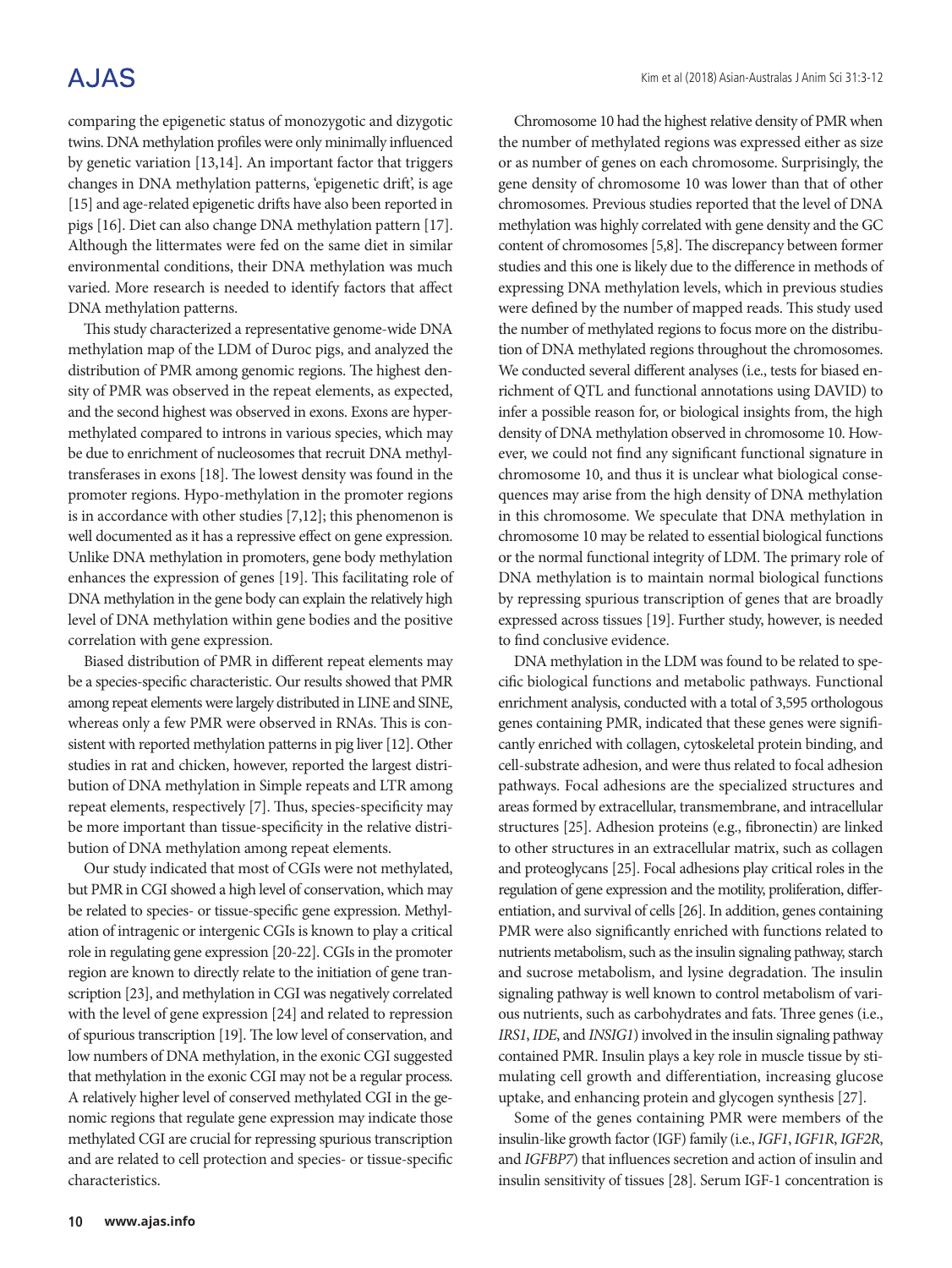correlated with carcass traits. In pig, serum IGF-1 concentration was positively correlated with the intramuscular fat content at 8 weeks of age and the area of LDM at slaughter [29]. Another study observed that serum IGF-1 concentration and back fat thickness were positively correlated at the early stage of growth (6 weeks of age) and became negatively correlated at the late stage of growth (90 kg of body weight) [30]. Significant enrichment of insulin related metabolic pathways among the genes containing PMR suggested that DNA methylation may be partly responsible for determining the carcass quality of LDM.

## **CONCLUSION**

In this study, we characterized a representative genome-wide DNA methylation map of the porcine LDM using MeDIP-seq. We found a relatively higher level of conserved methylation in genomic regions that primarily regulate the level of gene expression. This indicated that DNA methylation is crucial for repressing spurious transcription and is related to cell protection and speciesor tissue-specific characteristics.

This study also showed that DNA methylation in the genome of porcine LDM plays an important role in regulating several biological process and metabolic pathways. Genes containing DNA methylation in the gene body were functionally enriched with cell development, cell-cell communication, cellular integrity and transport, and nutrient metabolism. Insignificant maternal genetic effects on variation in DNA methylation patterns suggested manipulating DNA methylation of porcine LDM may be possible via nutritional and environmental management.

The genome-wide DNA methylation map of porcine LDM from this study will provide a useful platform for further studies to decipher the epigenetic mechanisms of DNA methylation involved in expression of metabolic traits, and improve economically important carcass traits in pigs. Further research, however, is needed to investigate the direct and detailed mechanisms that underpin these processes.

## **CONFLICT OF INTEREST**

We certify that there is no conflict of interest with any financial organization regarding the material discussed in the manuscript.

### **ACKNOWLEDGMENTS**

This research was supported by a grant from the Next-Generation BioGreen 21 Program (Project No. PJ00811604), Rural Development Administration, Republic of Korea.

#### **REFERENCES**

1. Grindflek E, Szyda J, Liu Z, Lien S. Detection of quantitative trait loci for meat quality in a commercial slaughter pig cross. Mamm Genome 2001;12:299-304.

- 2. Wolffe AP, Matzke MA. Epigenetics: regulation through repression. Science 1999;286:481-6.
- 3. Bernstein BE, Meissner A, Lander ES. The mammalian epigenome. Cell 2007;128:669-81.
- 4. Yang C, Zhang MJ, Niu WP, et al. Analysis of DNA methylation in various swine tissues. PLoS ONE 2011;6:e16229.
- 5. Weber M, Davies JJ, Wittig D, et al. Chromosome-wide and promoterspecific analyses identify sites of differential DNA methylation in normal and transformed human cells. Nat Genet 2005;37:853-62.
- 6. Laird PW. Principles and challenges of genome-wide DNA methylation analysis. Nat Rev Genet 2010;11:191-203.
- 7. Hu YS, Xu HP, Li ZH, et al. Comparison of the genome-wide DNA methylation profiles between fast-growing and slow-growing broilers. PLoS ONE 2013;8:e56411.
- 8. Li MZ, Wu HL, Luo ZG, et al. An atlas of DNA methylomes in porcine adipose and muscle tissues. Nat Commun 2012;3:Article number 850.
- 9. Sokal RR, Michener CD. A statistical method for evaluating systematic relationships. Univ Kansas Sci Bull 1958;38:1409-38.
- 10. Quinlan AR, Hall IM. BEDTools: a flexible suite of utilities for comparing genomic features. Bioinformatics 2010;26:841-2.
- 11. Jones PA, Takai D. The role of DNA methylation in mammalian epigenetics. Science 2001;293:1068-70.
- 12. Bang WY, Kim SW, Kwon SG, et al. Swine liver methylomes of Berkshire, Duroc and Landrace breeds by MeDIPS. Anim Genet 2013; 44:463-6.
- 13. Ollikainen M, Smith KR, Joo EJH, et al. DNA methylation analysis of multiple tissues from newborn twins reveals both genetic and intrauterine components to variation in the human neonatal epigenome. Hum Mol Genet 2010;19:4176-88.
- 14. Bell JT, Tsai PC, Yang TP, et al. Epigenome-Wide scans identify differentially methylated regions for age and age-related phenotypes in a healthy ageing population. PLoS Genet 2012;8:e1002629.
- 15. Fraga MF, Ballestar E, Paz MF, et al. Epigenetic differences arise during the lifetime of monozygotic twins. Proc Natl Acad Sci USA 2005;102: 10604-9.
- 16. Jin L, Jiang Z, Xia YD, et al. Genome-wide DNA methylation changes in skeletal muscle between young and middle-aged pigs. BMC Genomics 2014;15:653.
- 17. Brons C, Jacobsen S, Nilsson E, et al. Deoxyribonucleic acid methylation and gene expression of PPARGC1A in human muscle is influenced by high-fat overfeeding in a birth-weight-dependent manner. J Clin Endocrinol Metab 2010;95:3048-56.
- 18. Zemach A, McDaniel IE, Silva P, Zilberman D. Genome-wide evolutionary analysis of eukaryotic DNA methylation. Science 2010;328: 916-9.
- 19. Jjingo D, Conley AB, Yi SV, Lunyak VV, Jordan IK. On the presence and role of human gene-body DNA methylation. Oncotarget 2012;3: 462-74.
- 20. Deaton AM, Bird A. CpG islands and the regulation of transcription. Genes Dev 2011;25:1010-22.
- 21. Maunakea AK, Nagarajan RP, Bilenky M, et al. Conserved role of